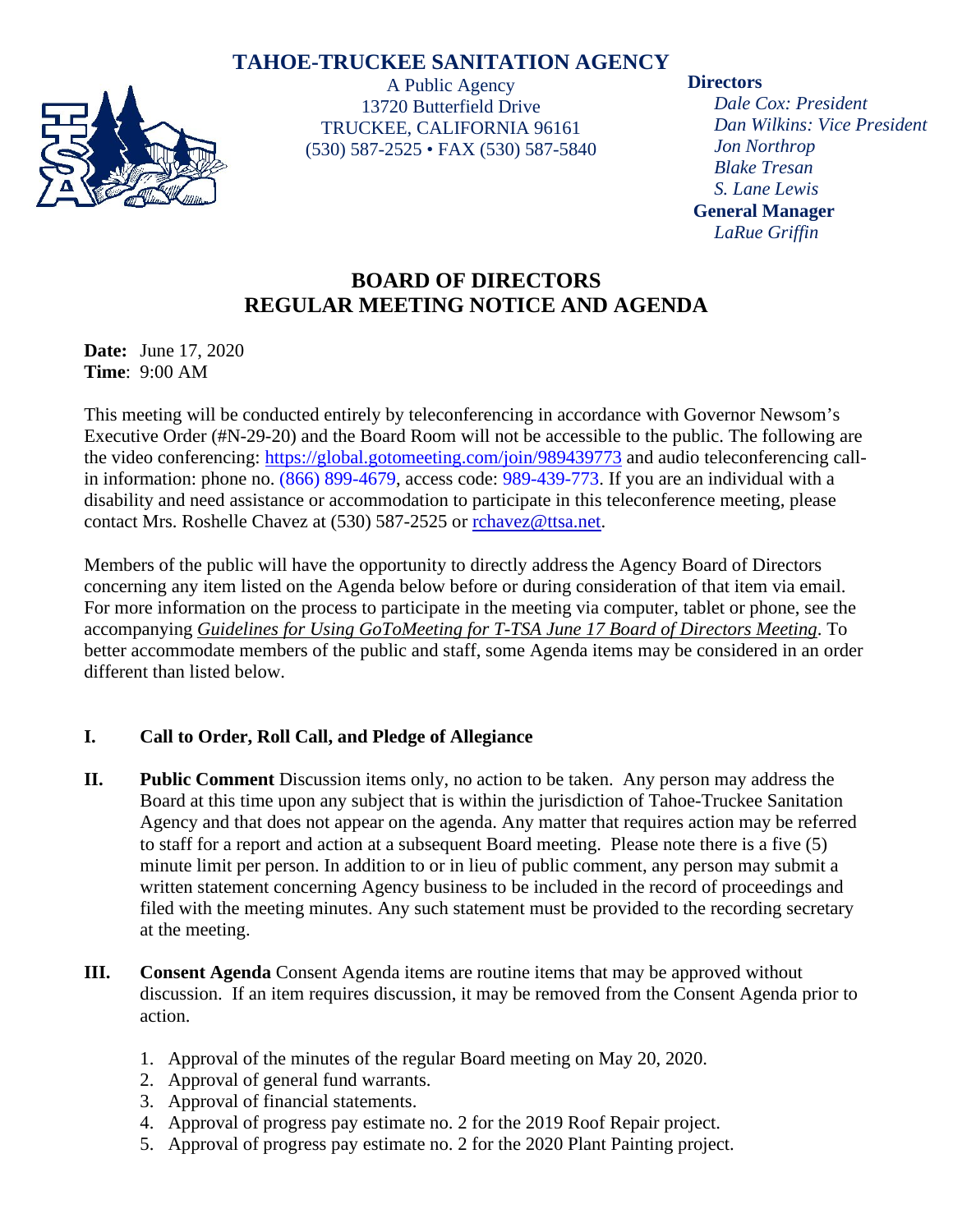## **IV. Regular Agenda**

- 1. Approval of organizational chart.
- 2. Approval of cost of living adjustment and salary schedule for fiscal year 2020-2021.
- 3. Approval of Damore, Hamric & Schnieder, Inc. letters of engagement for the annual financial audit of fiscal year 2019-2020.
- 4. Approval of the Annual Budget for fiscal year 2020-2021.
- 5. Approval of Resolution 3-2020 to revise the wastewater capital reserve fund budget and making related findings.
- 6. Approval of Resolution 4-2020 to establish appropriations limits for fiscal year 2020-2021.
- 7. Approval of Resolution 5-2020 extinguishing the SRF loan reserve fund and transferring money to the rate stabilization fund.
- 8. Approval of additional discretionary payment for the Agency unfunded accrued liability.
- 9. Approval of Resolution 6-2020 establishing temporary commercial sewer rate relief program in response to COVID-19 pandemic and related economic impacts.
- 10. Approval of negotiated contract for the procurement of liquid oxygen.
- 11. Approval of change order no. 1 for rebuild of Centrisys CS21-4 rotating assembly and Viscotherm hydraulic back drive.
- 12. Approval of change order no. 2 for the 2019 Roof Repair project.
- 13. Approval to advertise for the 2020 Administration Building Remodel project.
- 14. Discussion of solar power project.

## **V. Management Team Report**

- 1. Department Reports.
- 2. General Manager Report.
- **VI. Board of Director Comment** Opportunity for directors to ask questions for clarification, make brief announcements and reports, provide information to staff, request staff to report back on a matter, or direct staff to place a matter on a subsequent agenda.

## **VII. Closed Session**

- 1. Closed session conference with legal counsel for existing litigation (Government Code section  $54956.9(d)(1)$  - Fay v. Agency.
- 2. Public Employee Govt. Code, § 54957: Performance evaluation of General Manager.

# **VIII. Adjournment**

Posted and Mailed, 06/11/20

 $\overline{\phantom{a}}$ 

LaRue Griffin Secretary to the Board

In compliance with the Americans with Disabilities Act, if you are a disabled person and you need a disability-related modification or accommodation to participate in this meeting, then please contact Roshelle Chavez at 530-587-2525 or 530-587-5840 (fax) or email rchavez@ttsa.net. Requests must be made as early as possible, and at least one-full business day before the start of the meeting.

Documents and material relating to an open session agenda item that are provided to the T-TSA Board of Directors less than 72 hours prior to a regular meeting will be available for public inspection and copying at the Agency's office located at 13720 Butterfield Drive, Truckee, CA.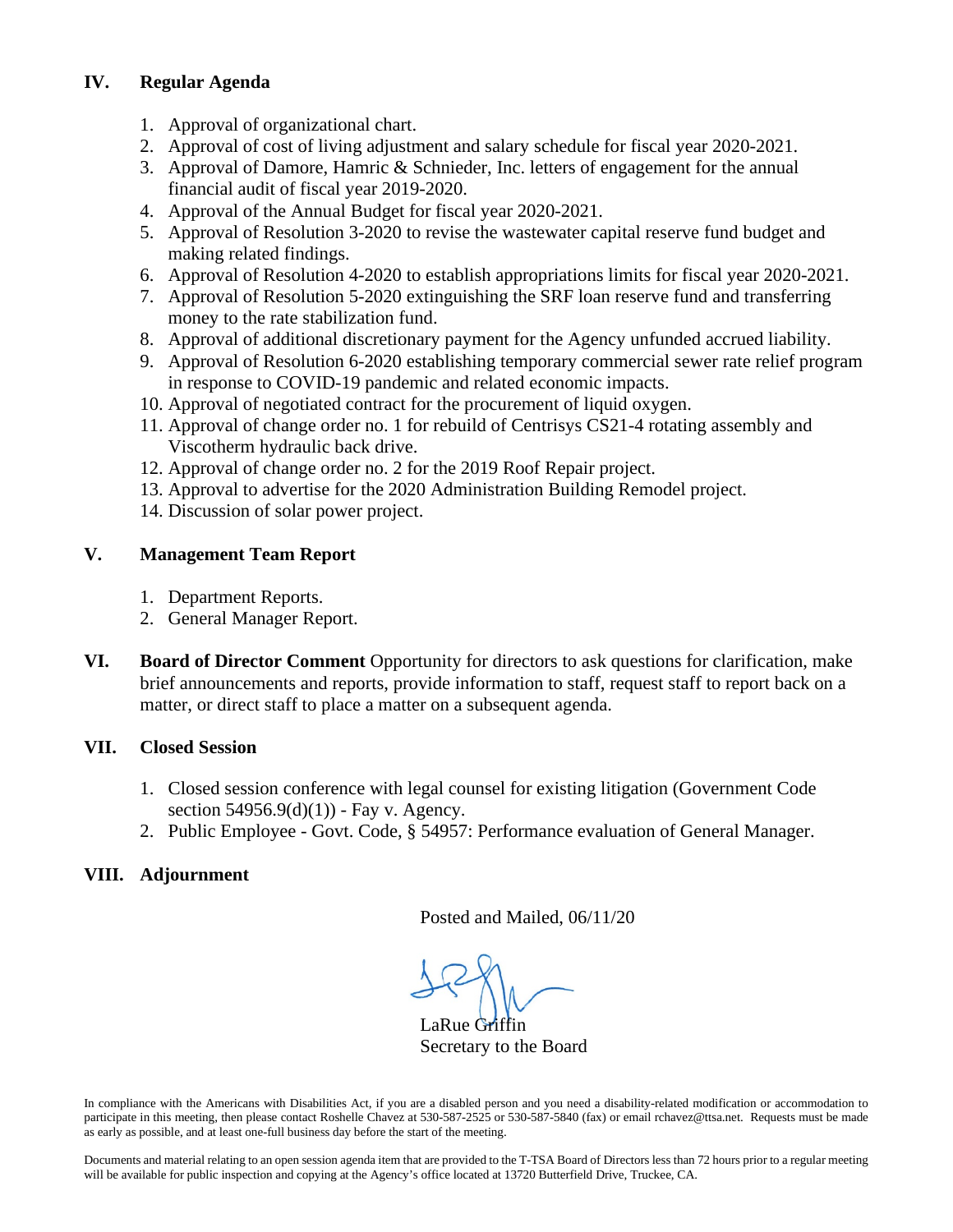# **TAHOE-TRUCKEE SANITATION AGENCY**



A Public Agency 13720 Butterfield Drive TRUCKEE, CALIFORNIA 96161 (530) 587-2525 • FAX (530) 587-5840

#### **Directors**

*Dale Cox: President Dan Wilkins: Vice President Jon Northrop Blake Tresan S. Lane Lewis* **General Manager** *LaRue Griffin*

# **Guidelines for Using GoToMeeting for T-TSA June 17 Board of Directors Meeting**

## **Before the Meeting:**

• GoToMeeting can be used in a web only application, on mobile devices, or as a desktop version. The desktop version is recommended as it has the most functionality. The app may be downloaded here:<https://global.gotomeeting.com/install/989439773>

### **To Join the Meeting:**

- *Video teleconference*: You can join the meeting via computer, tablet, or phone which will allow greater functionality such as having a name associated with your caller-ID.
	- Join using this link: [https://global.gotomeeting.com/join/989439773.](https://global.gotomeeting.com/join/989439773) If you do not have a microphone with your video conference, please call in via audio teleconference to as described below.
- *Audio Teleconference*: You can join the meeting via phone only.
	- Join by calling the following phone number: (866) 899-4679
	- You will then be asked for the Access Code: 989-439-773
	- If you choose to participate via audio teleconference only, press # when prompted for your audio pin.

#### **Controls:**

- If you are attending the meeting via video teleconference, please utilize the settings tab at the top of the control panel titled "webcam" to control your video. You are encouraged to share your video stream.
- Mute/Unmute Please mute yourself when you are not speaking, regardless of teleconference method. If needed, the organizer can also mute/unmute you to keep order for the meeting. You can do this using your phone's controls or using the controls on GoToMeeting.

#### **Board Discussion:**

• Board President Cox will chair the meeting. After staff introduces an agenda item, Directors will be given the opportunity to provide comment one-by-one as called on by President Cox.

#### **Public Comment Option:**

• After the Directors have discussed an agenda item, President Cox will move to receive